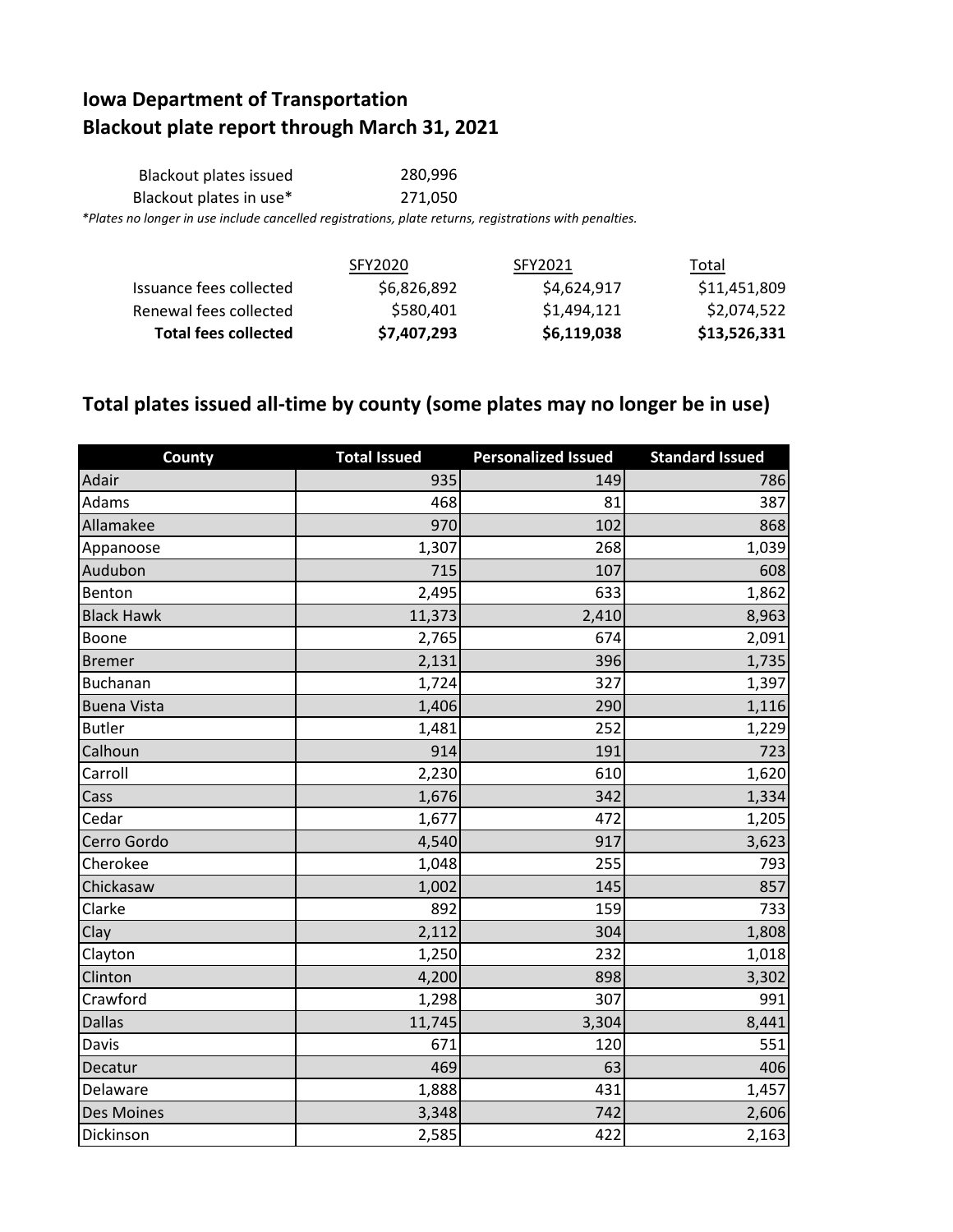| Dubuque    | 6,904  | 1,850  | 5,054  |
|------------|--------|--------|--------|
| Emmet      | 1,041  | 123    | 918    |
| Fayette    | 1,599  | 206    | 1,393  |
| Floyd      | 1,255  | 294    | 961    |
| Franklin   | 1,034  | 191    | 843    |
| Fremont    | 930    | 189    | 741    |
| Greene     | 1,099  | 328    | 771    |
| Grundy     | 1,293  | 275    | 1,018  |
| Guthrie    | 1,135  | 326    | 809    |
| Hamilton   | 1,522  | 296    | 1,226  |
| Hancock    | 1,109  | 230    | 879    |
| Hardin     | 1,632  | 387    | 1,245  |
| Harrison   | 1,631  | 280    | 1,351  |
| Henry      | 1,511  | 307    | 1,204  |
| Howard     | 864    | 94     | 770    |
| Humboldt   | 1,225  | 217    | 1,008  |
| Ida        | 761    | 101    | 660    |
| lowa       | 1,693  | 387    | 1,306  |
| Jackson    | 1,687  | 365    | 1,322  |
| Jasper     | 3,799  | 977    | 2,822  |
| Jefferson  | 1,096  | 199    | 897    |
| Johnson    | 9,345  | 2,925  | 6,420  |
| Jones      | 1,705  | 388    | 1,317  |
| Keokuk     | 969    | 154    | 815    |
| Kossuth    | 1,869  | 413    | 1,456  |
| Lee        | 2,516  | 510    | 2,006  |
| Linn       | 18,450 | 5,883  | 12,567 |
| Louisa     | 803    | 189    | 614    |
| Lucas      | 820    | 176    | 644    |
| Lyon       | 1,436  | 125    | 1,311  |
| Madison    | 1,771  | 458    | 1,313  |
| Mahaska    | 2,014  | 499    | 1,515  |
| Marion     | 2,974  | 807    | 2,167  |
| Marshall   | 3,568  | 839    | 2,729  |
| Mills      | 1,813  | 325    | 1,488  |
| Mitchell   | 879    | 122    | 757    |
| Monona     | 952    | 117    | 835    |
| Monroe     | 751    | 138    | 613    |
| Montgomery | 1,077  | 171    | 906    |
| Muscatine  | 3,690  | 1,014  | 2,676  |
| Obrien     | 1,776  | 228    | 1,548  |
| Osceola    | 838    | 89     | 749    |
| Page       | 1,560  | 208    | 1,352  |
| Palo Alto  | 875    | 148    | 727    |
| Plymouth   | 3,464  | 769    | 2,695  |
| Pocahontas | 797    | 164    | 633    |
| Polk       | 38,651 | 12,925 | 25,726 |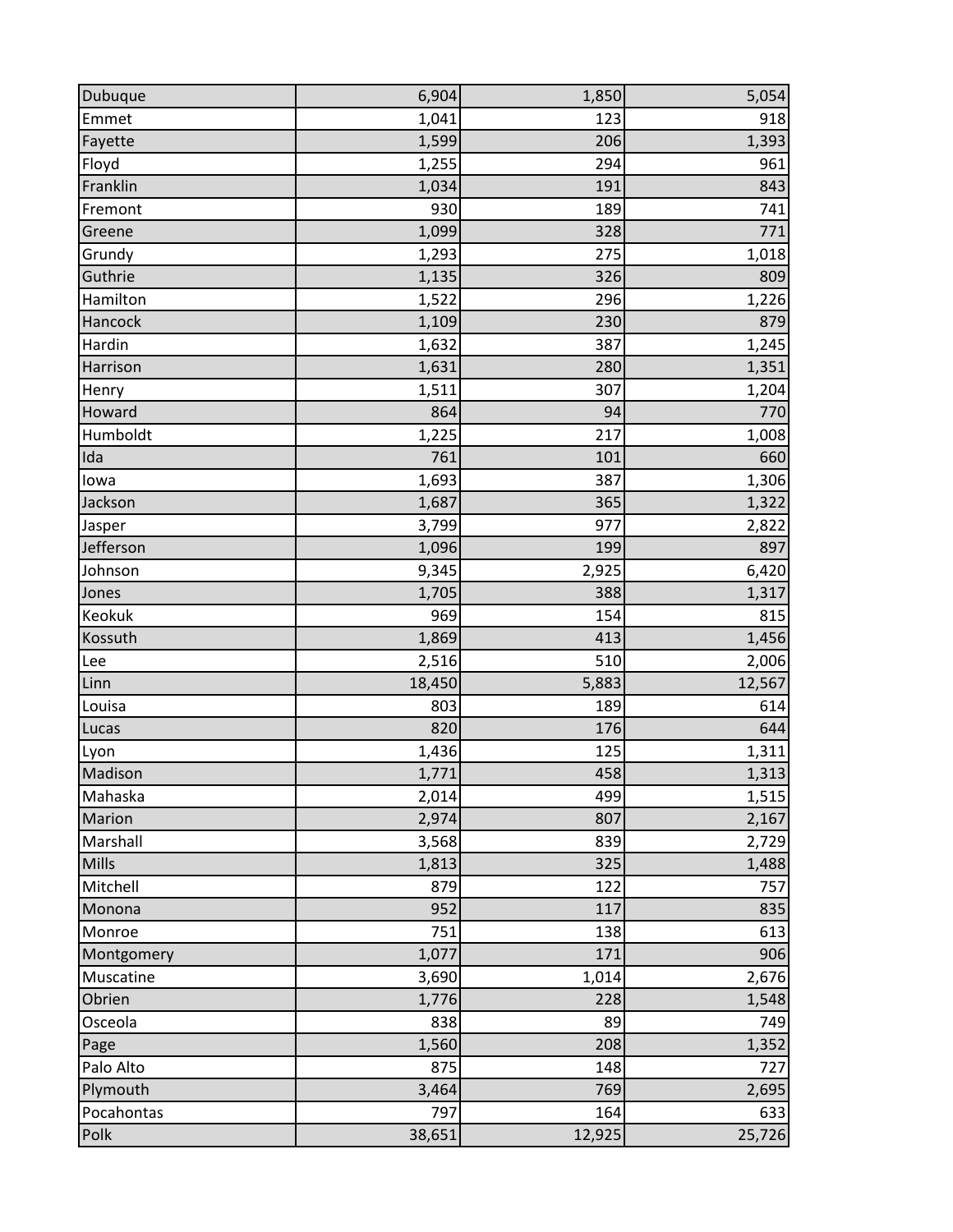| Pottawattamie   | 8,833  | 1,743 | 7,090 |
|-----------------|--------|-------|-------|
| Poweshiek       | 1,773  | 419   | 1,354 |
| Ringgold        | 482    | 112   | 370   |
| Sac             | 971    | 157   | 814   |
| Scott           | 13,099 | 3,784 | 9,315 |
| Shelby          | 1,244  | 236   | 1,008 |
| Sioux           | 3,423  | 503   | 2,920 |
| Story           | 5,696  | 1,768 | 3,928 |
| Tama            | 1,624  | 354   | 1,270 |
| <b>Taylor</b>   | 689    | 83    | 606   |
| Union           | 1,216  | 271   | 945   |
| Van Buren       | 619    | 115   | 504   |
| Wapello         | 2,926  | 672   | 2,254 |
| Warren          | 5,144  | 1,487 | 3,657 |
| Washington      | 1,779  | 391   | 1,388 |
| Wayne           | 586    | 100   | 486   |
| Webster         | 4,039  | 654   | 3,385 |
| Winnebago       | 1,062  | 160   | 902   |
| Winneshiek      | 1,399  | 157   | 1,242 |
| Woodbury        | 10,705 | 1,714 | 8,991 |
| Worth           | 857    | 118   | 739   |
| Wright          | 1,216  | 210   | 1,006 |
| Other / unknown | 117    | 0     | 117   |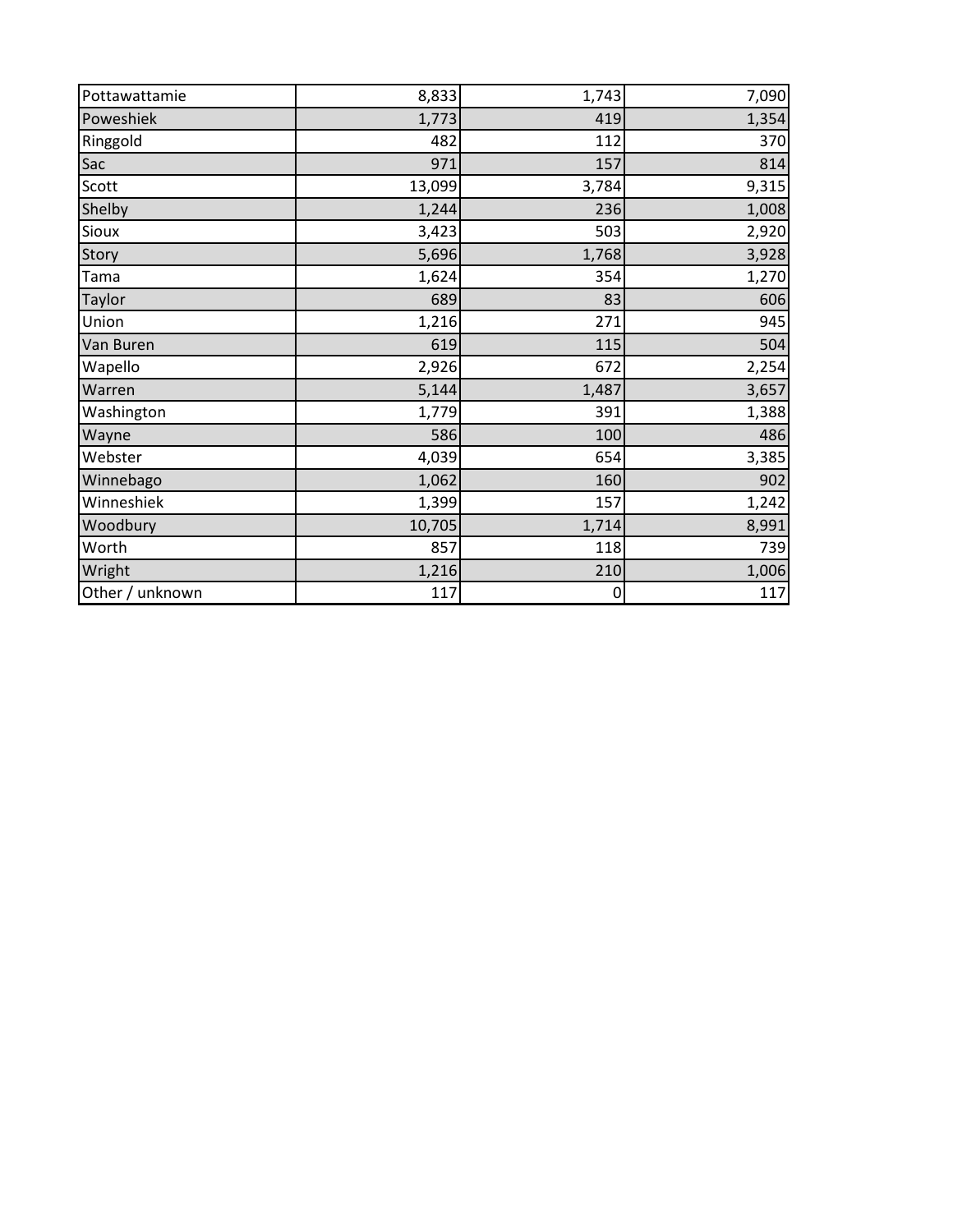- 
- 
- 
- 
- 
- 
- 
- 
- 
- 
- 
- 
- -
	-
	-
- 
- 
- -
- 
- 
- 
- 
- -
- - -
- -
	- -
		-
		-
- 
- 
- 
- 
- -
- 
- 
- -
	-
- - -
- 
- 
- 
- 
- 
- -
- -
- 
- -
	- -
		- - -
		-
- -
- 
- 
-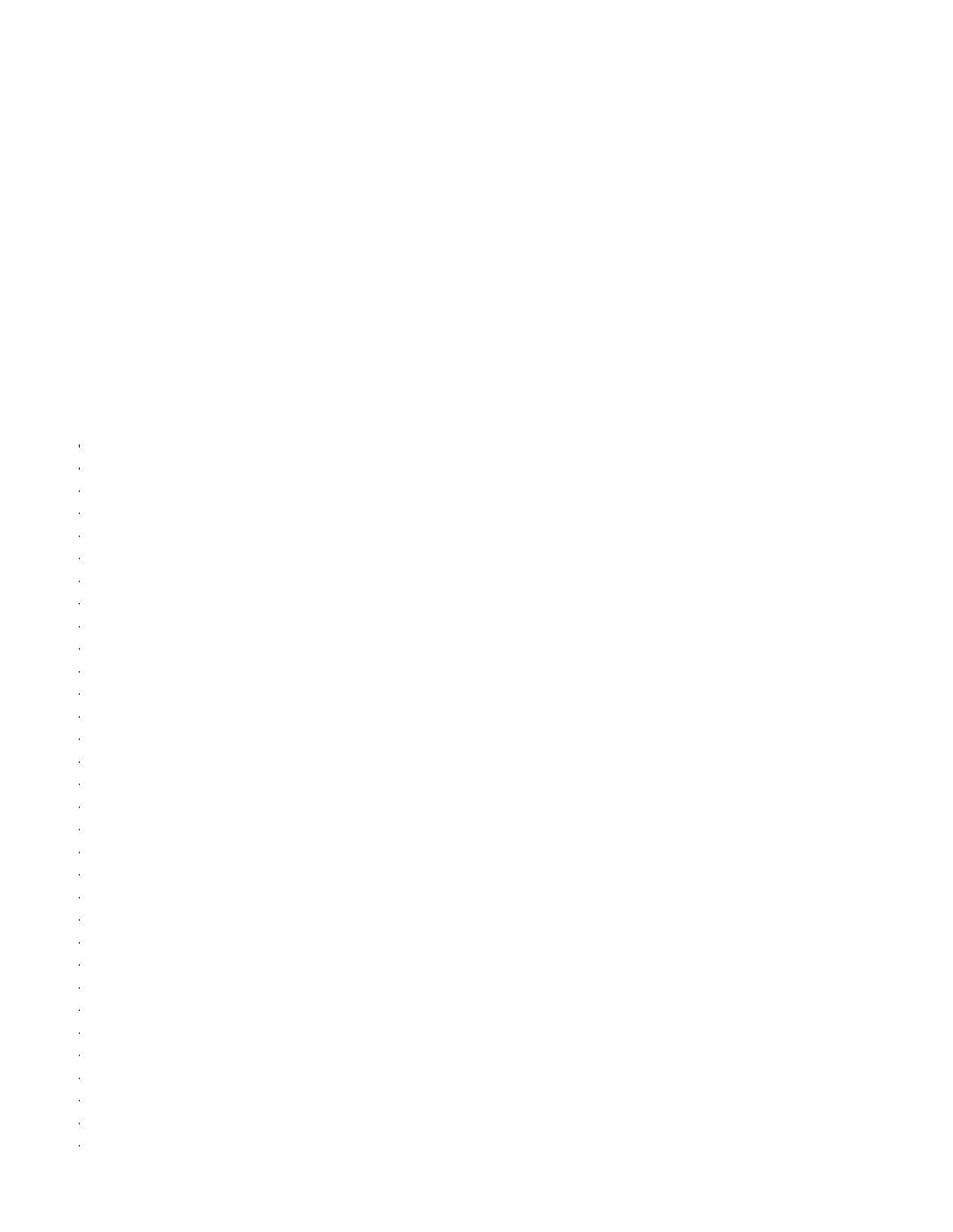- 
- 
- 
- 
- 
- 
- 
- 
- 
- 
- 
- 
- 
- 
- 
- 
- 
- 
- 
- 
- 
- 
- 
- 
- 
- 
- 
- 
- 
- 
- 
- 
- 
- 
- 
- 
- 
- 
- 
- 
- 
- 
- - -